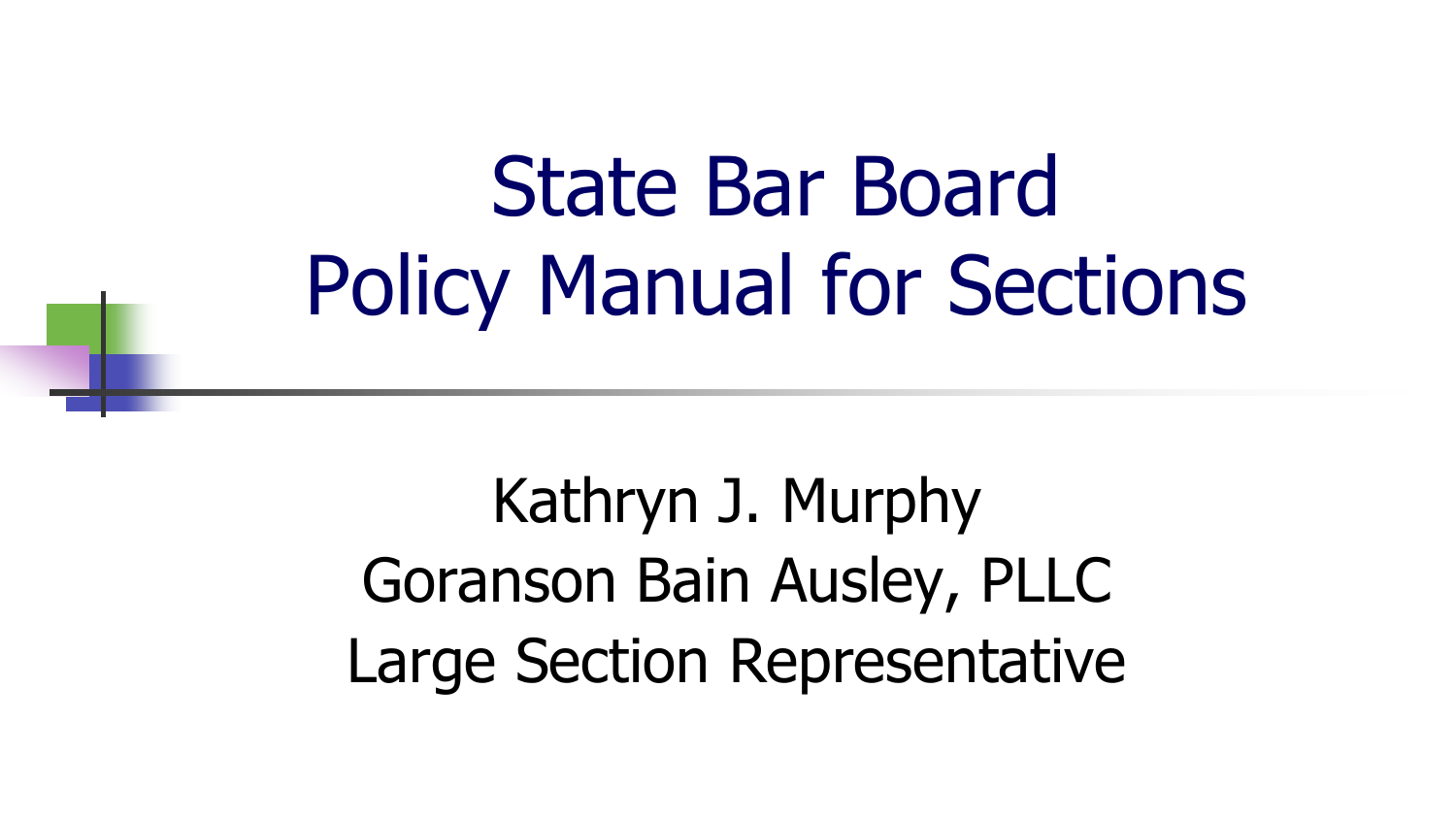## Section Representatives to the Board

- Carlos Cardenas
- Deborah Cordova
- Matthew Kolodoski
- **Emily Miller**
- **Kathryn Murphy**
- **Michael Smith**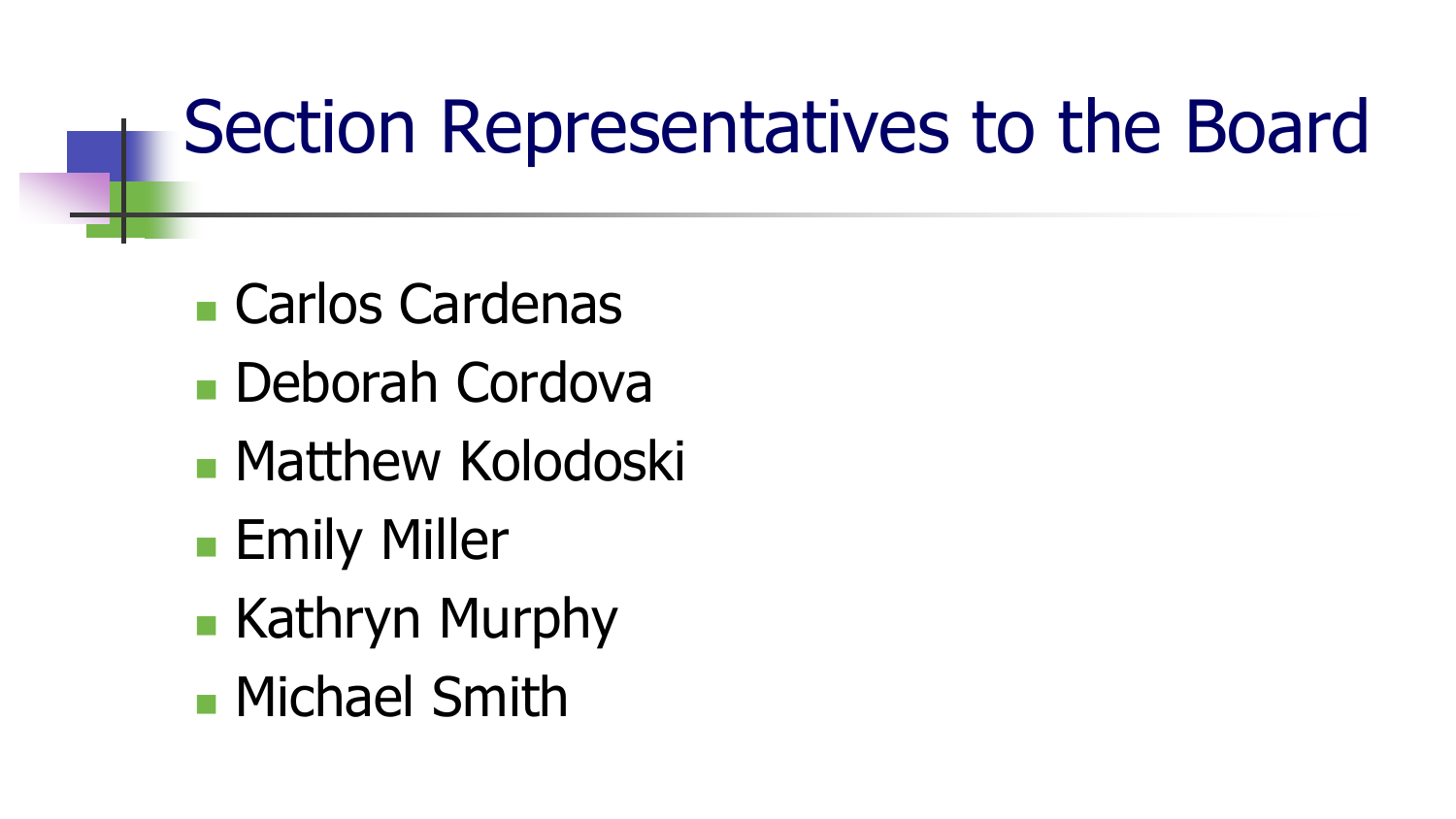

**Tina Green Philip Mack Furlow**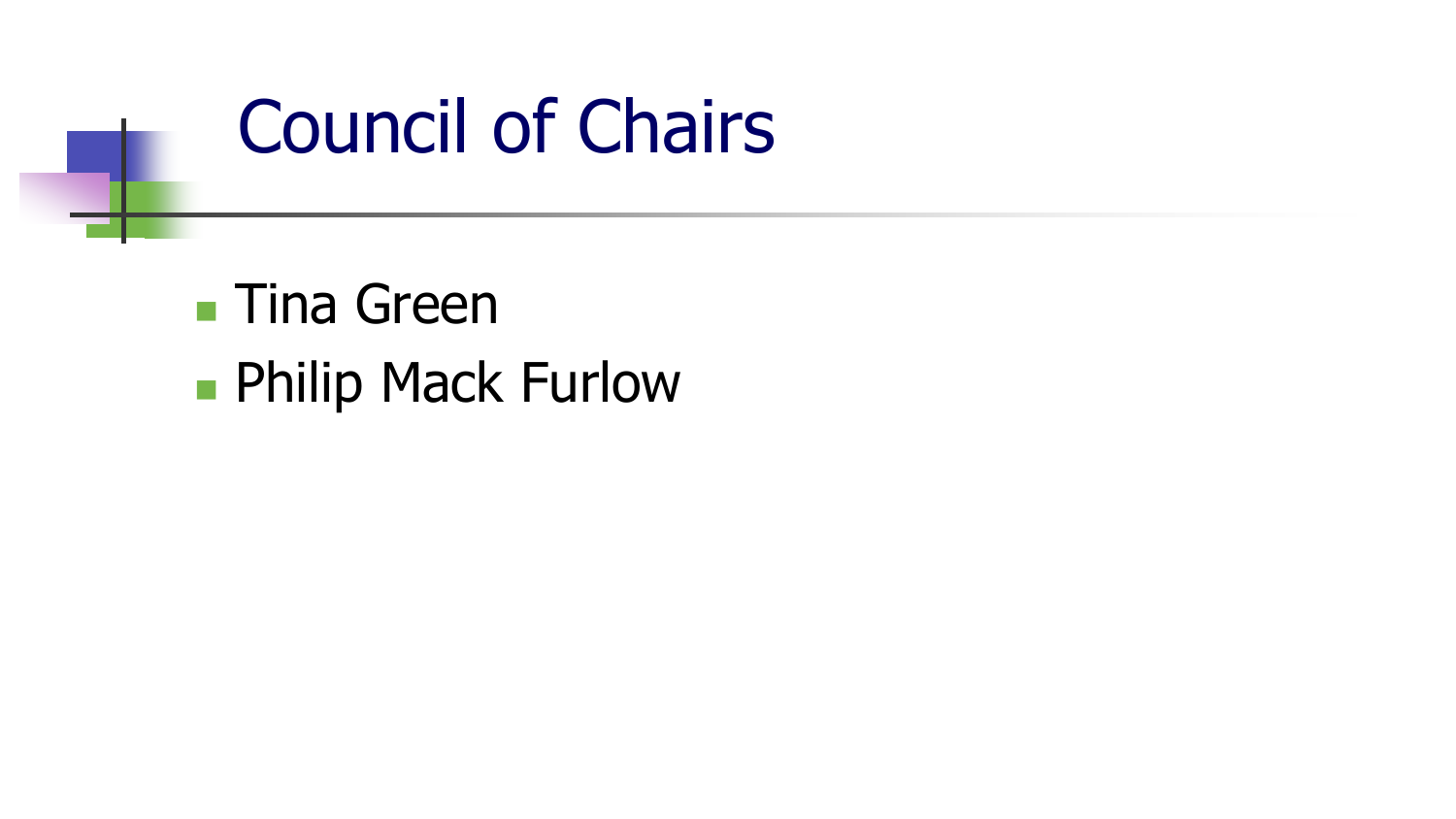## Board Policy Manual

- **Revisions regarding Sections adopted in June** Board meeting.
- **All Sections must follow the Board Policy** Manual and other State Bar governing documents, laws, policies and procedures.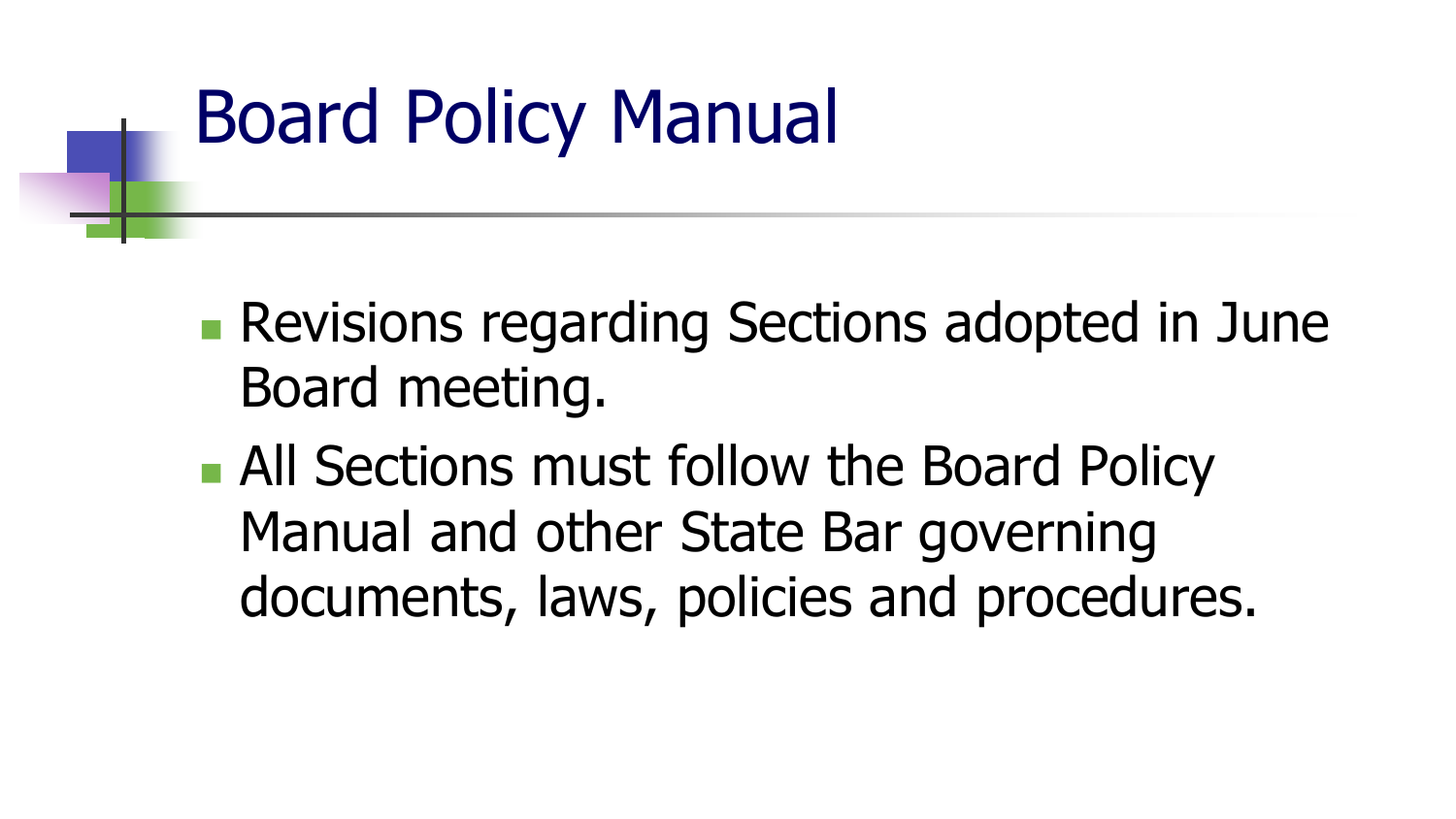## **Bylaws**

 Section Bylaws must comply with the Policy Manual and State Bar governing documents.

■ Sections to update Bylaws to include requirements and restrictions in Policy Manual.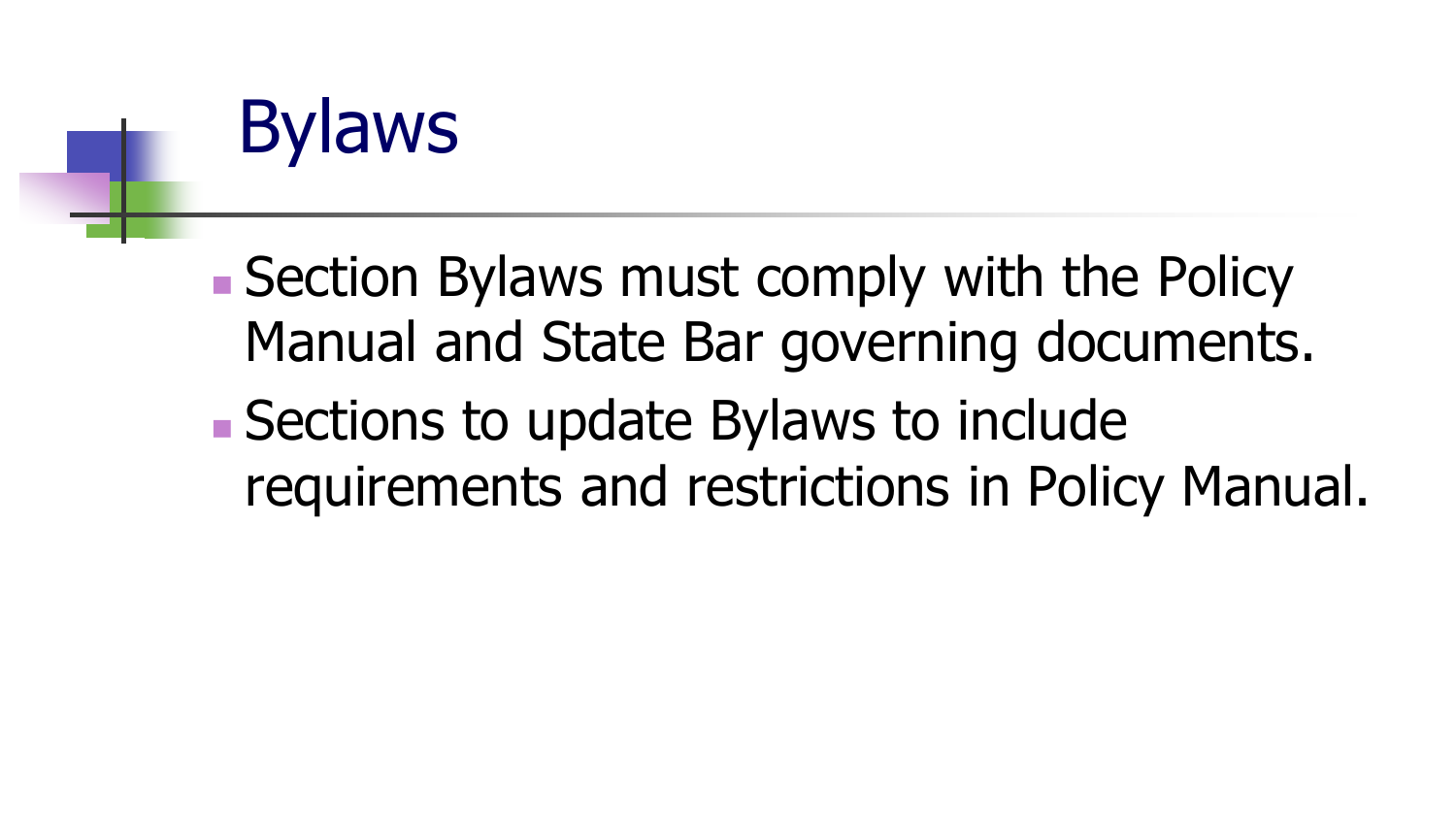## Public Statements and Advocacy

- **Legislative Policy** Sections must follow Legislative Policy of State Bar.
- **Representation, Speaking or Writing**  Sections may not represent the State Bar, or write or speak on behalf of State Bar, unless expressly authorized by State Bar Board.
	- When in doubt  $-$  ask the State Bar legal department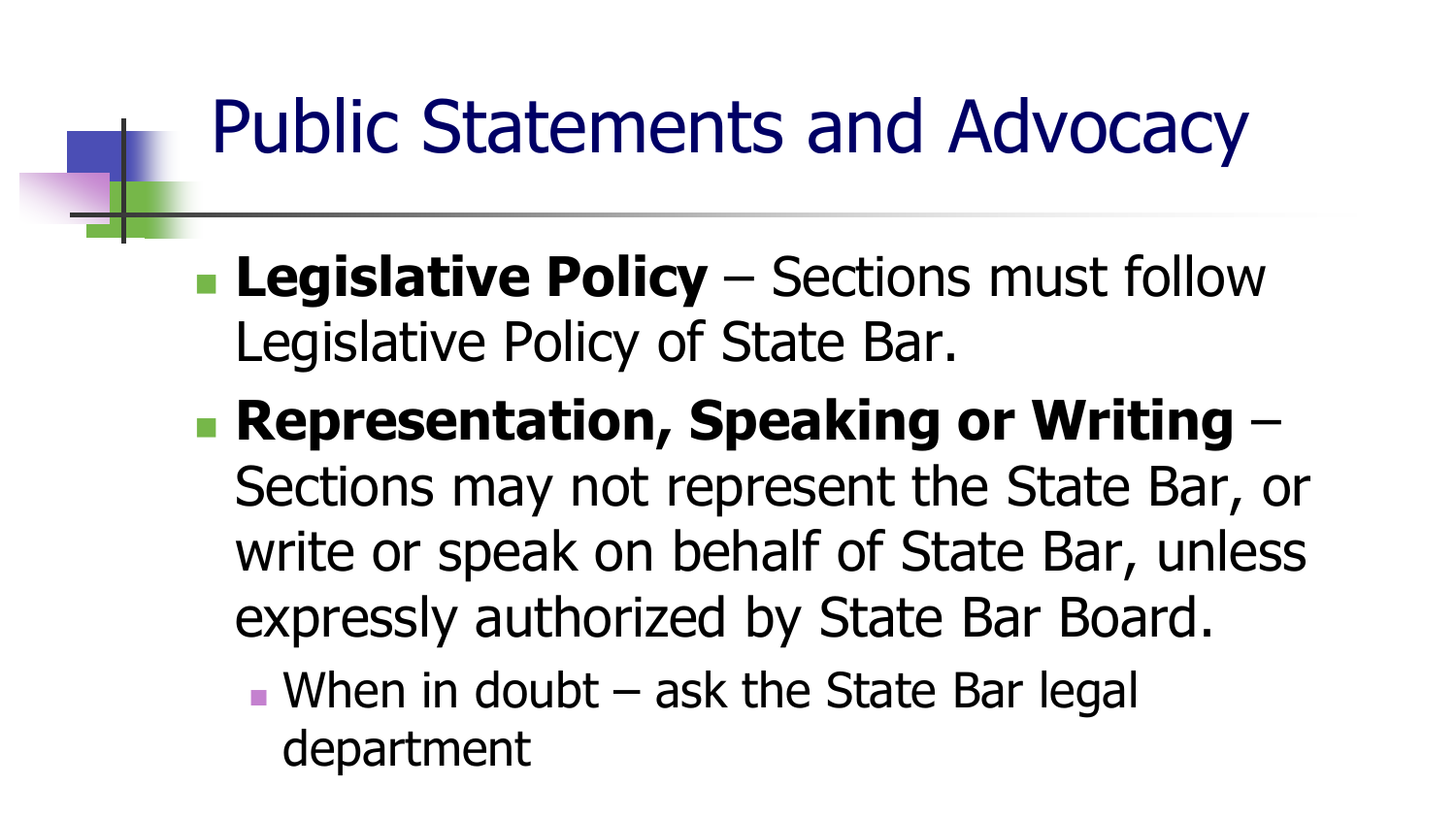### Confidential Information

■ The Section's confidential membership information, including emails, should be protected.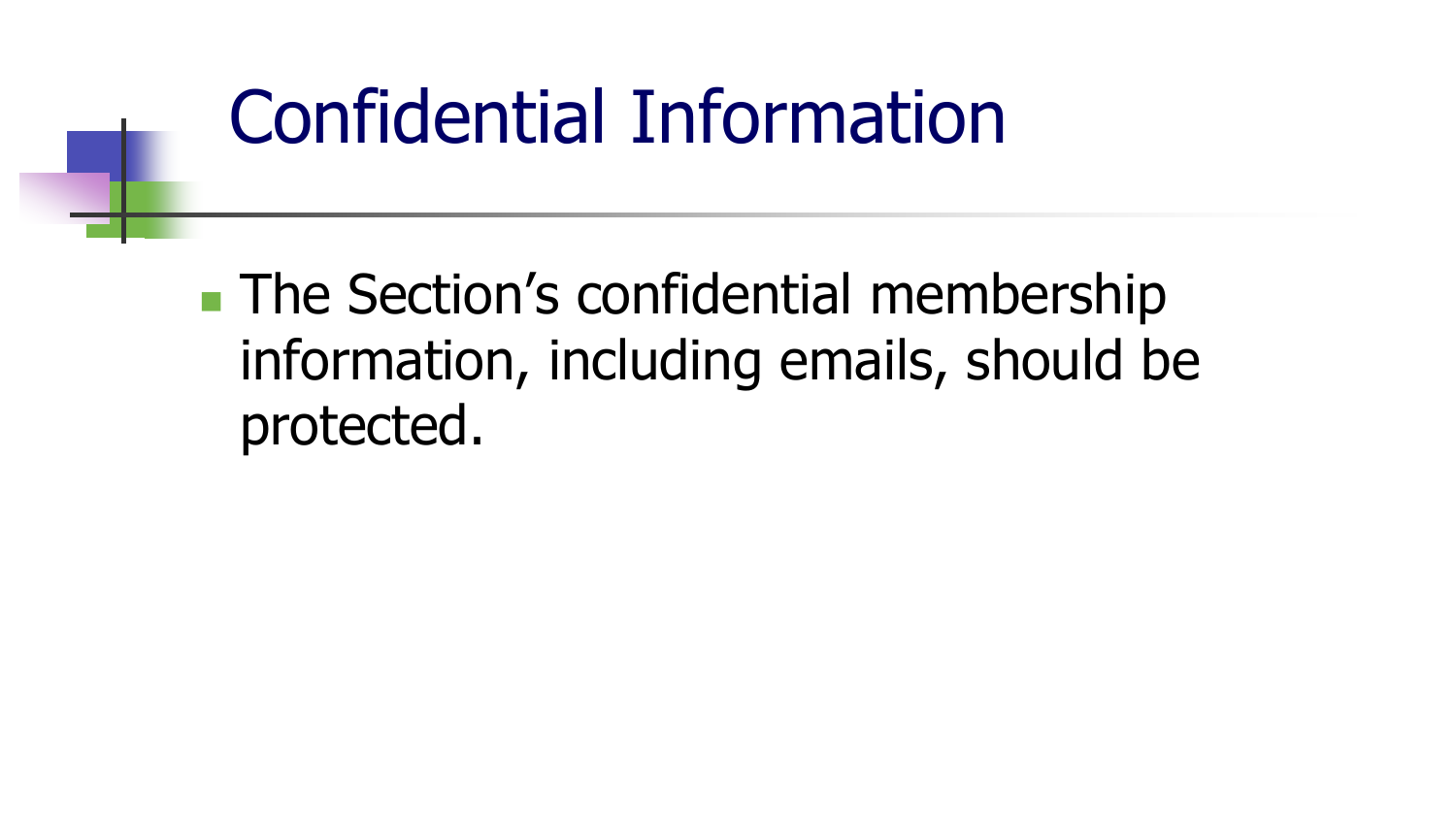## Meetings and Elections

- **Combing 1 Meeting Must be held prior to all original Meeting Must be held prior to** October 1 each year.
	- **Annual Membership Meeting**  Each Section to hold at least 1 annual membership meeting with election of officers and council members.
		- Notice of meeting sent to the State Bar.
		- Report to the Section to include:
			- Sections activities; and
			- **Financial report.**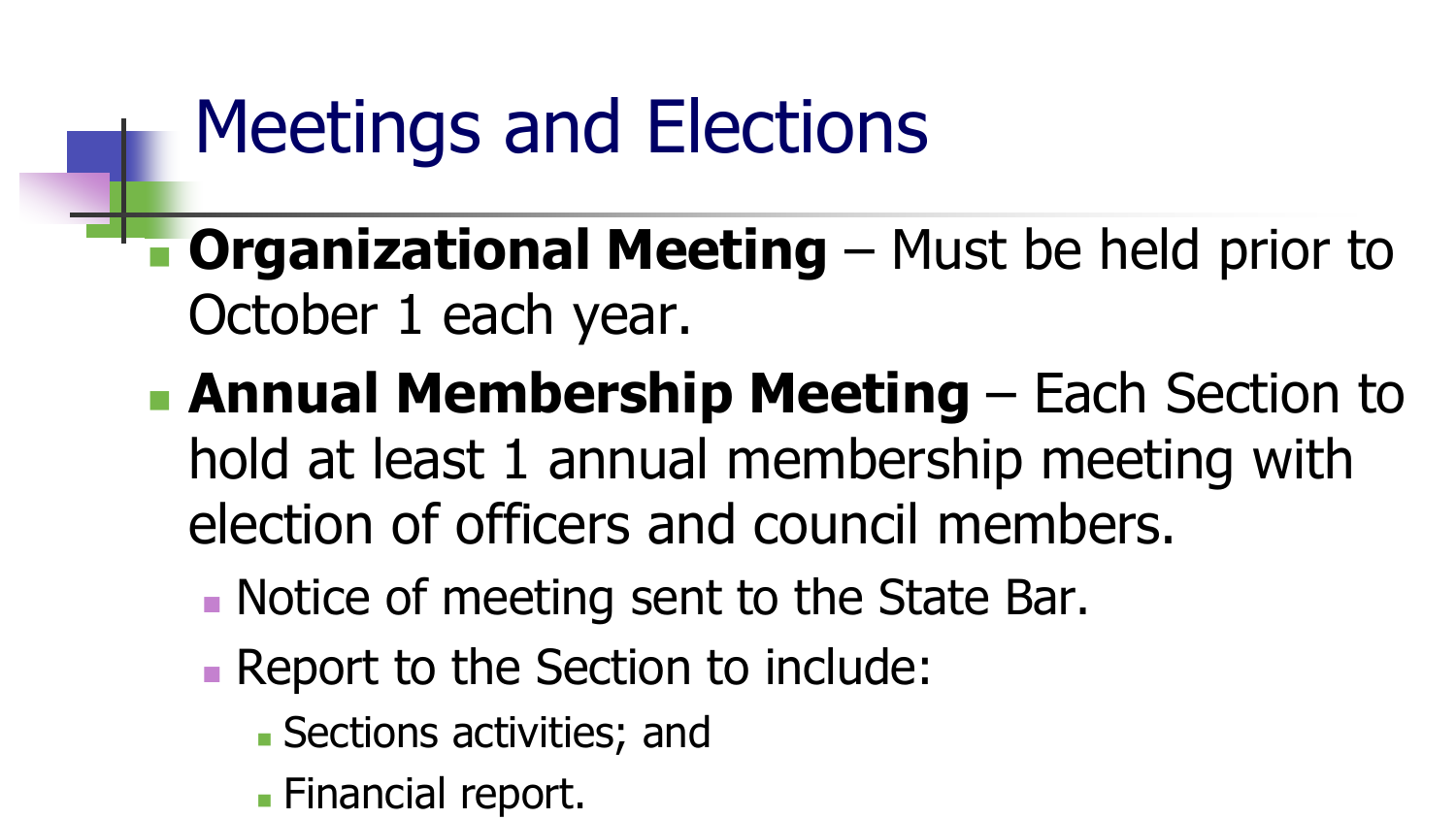#### Website

- Each Section to maintain an up-to-date website to include:
	- Current officers and contact information;
	- **Current bylaws;**
	- **Calendar of upcoming Section events and meetings;** and
	- Educational material that benefits members.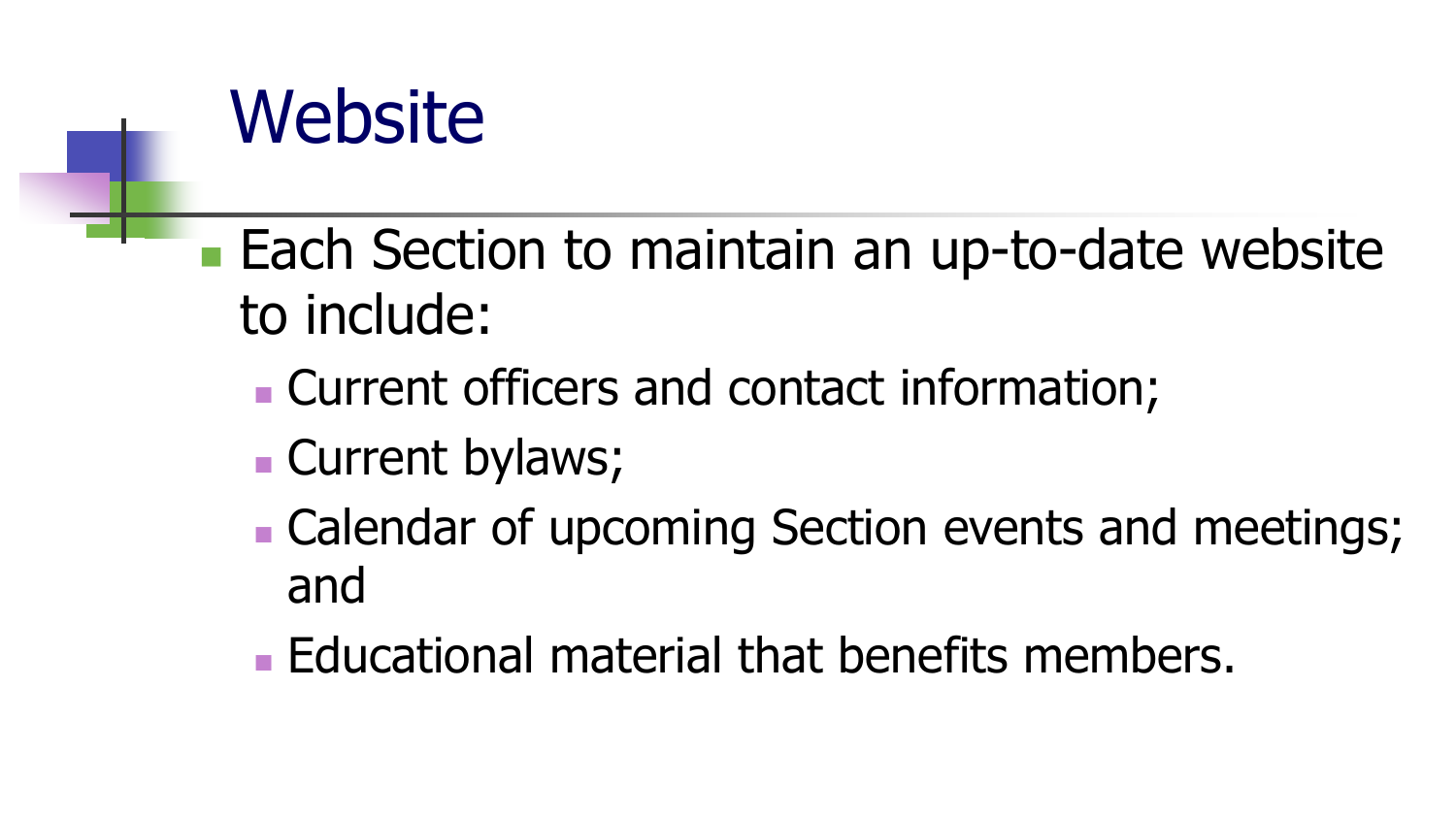#### **Newsletters**

■ Each Section to publish at least 2 newsletters annually.

**Content of newsletter may include:** 

- **Member highlight;**
- Awards; and
- **Helpful articles.**

**Newsletters to be sent to State Bar.**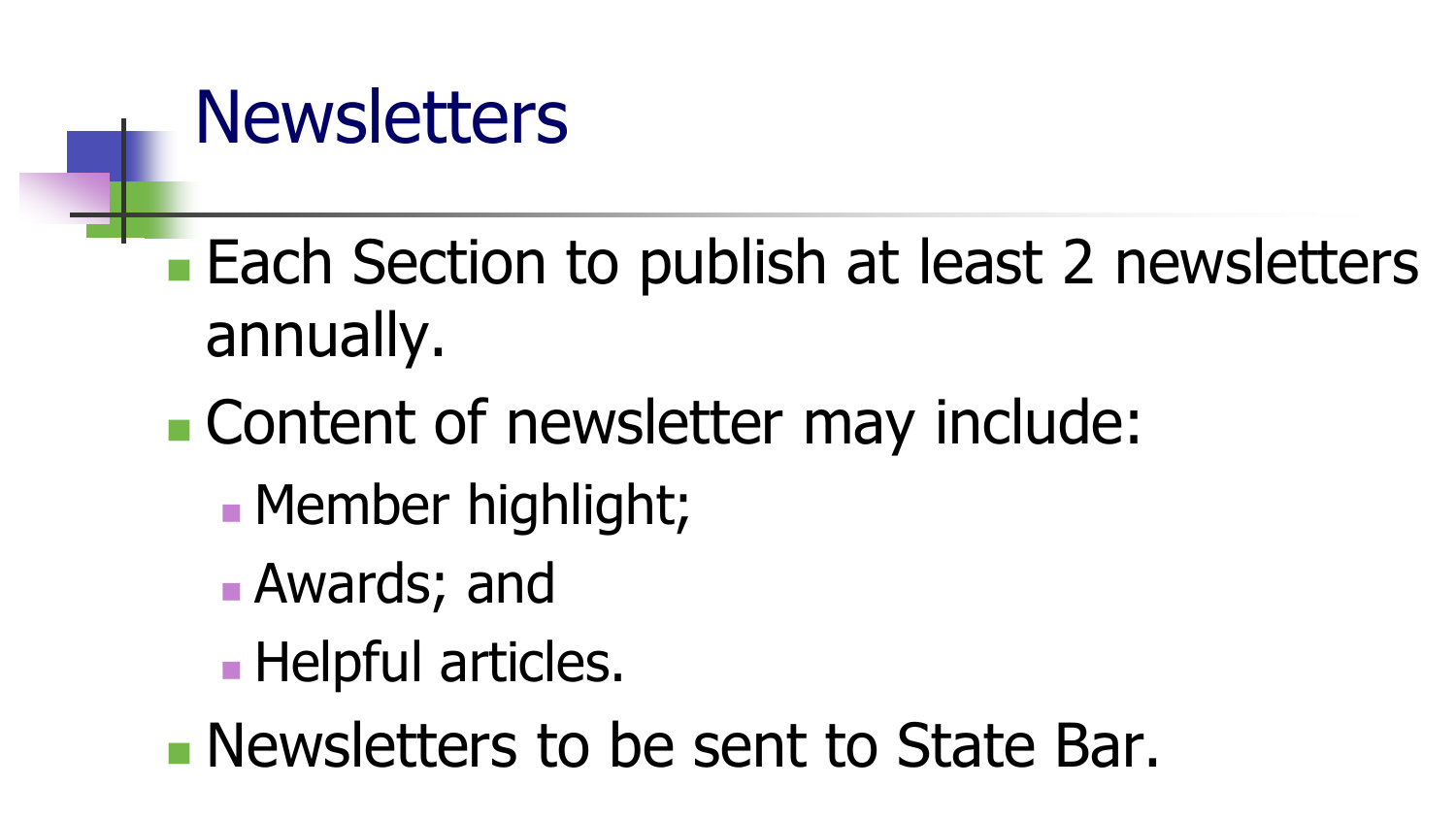

- Practice sound fiduciary management.
- Sections to prepare and submit **financial policies and procedures** that contain appropriate accounting processes and internal controls -- and amend them if they change.
- Each year Sections should **affirm** their financial policies and procedures.
- Section to **provide budget** to State Bar by July 15.
- **Provide required financial information to State Bar** each month.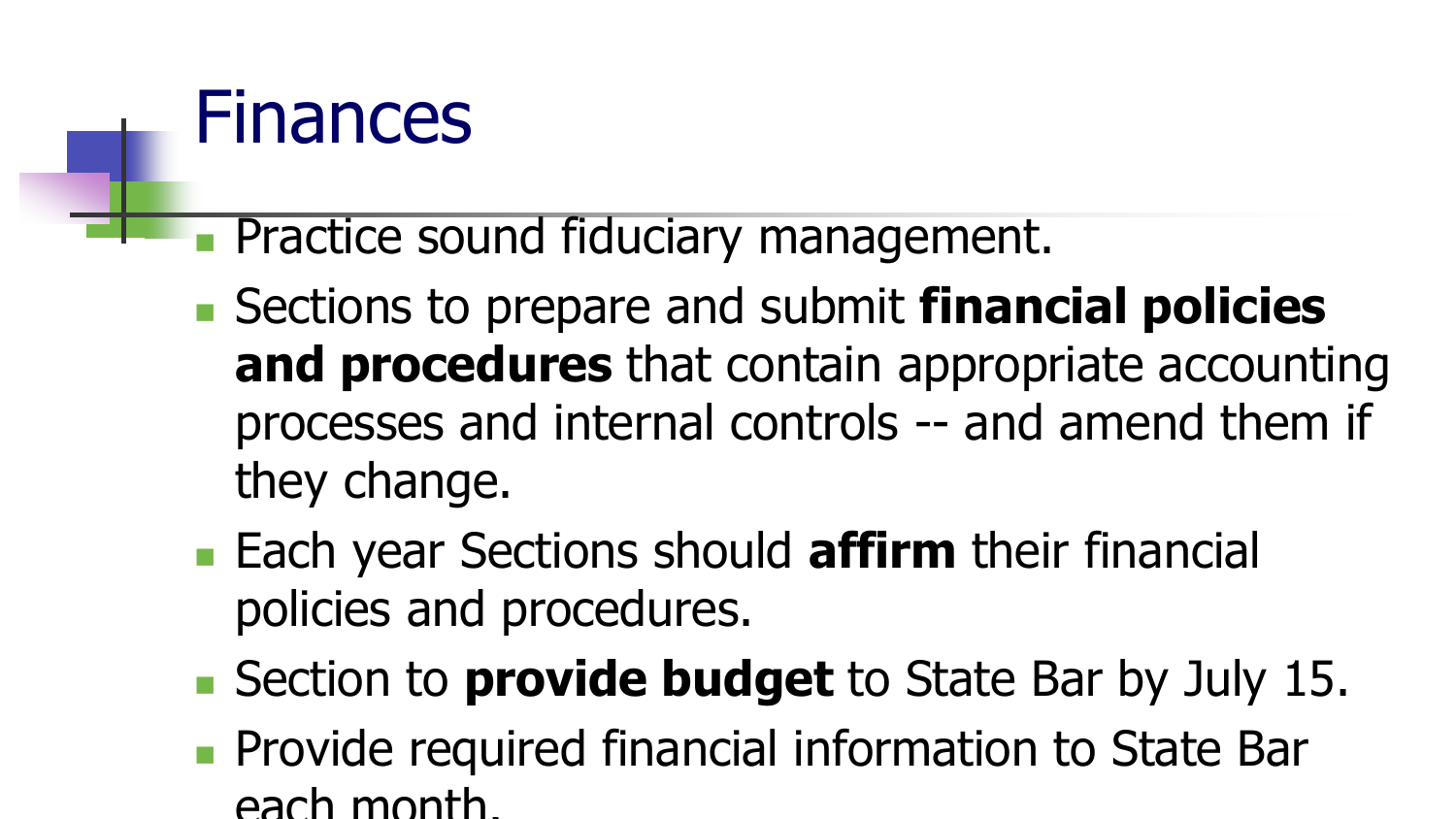#### **Contracts**

- **All contracts should be reviewed by State** Bar legal counsel and executed by State Bar.
- Allow adequate time for contracts to be signed.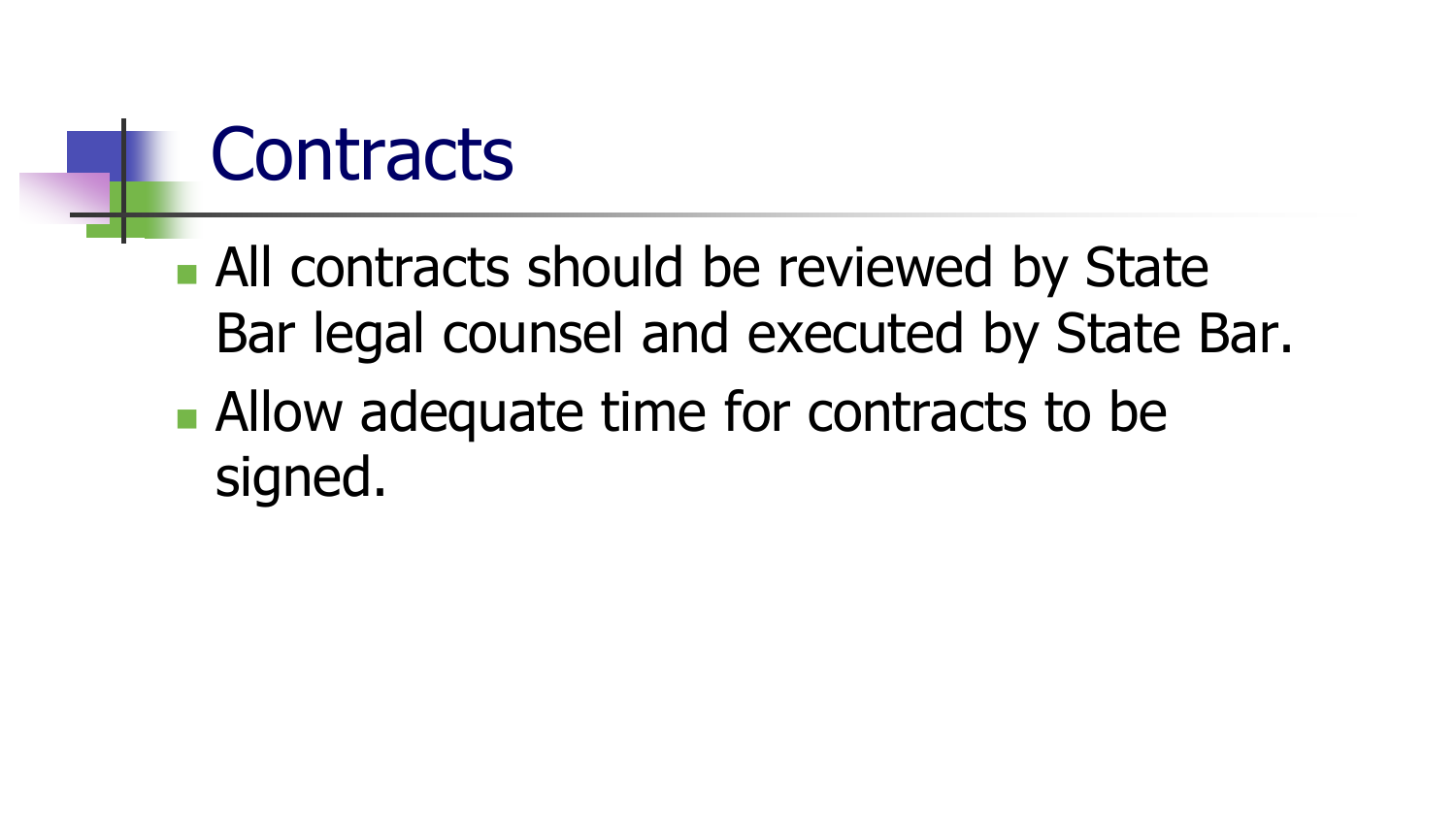#### Review Process

- A Section may be reviewed to ensure compliance.
- **Upon conclusion of review process, reviewers** may:
	- **terminate the review;**
	- continue the review; or
	- **present recommendations to the Board, including** placing Section on provisional status, merging Section into another Section or dissolving Section.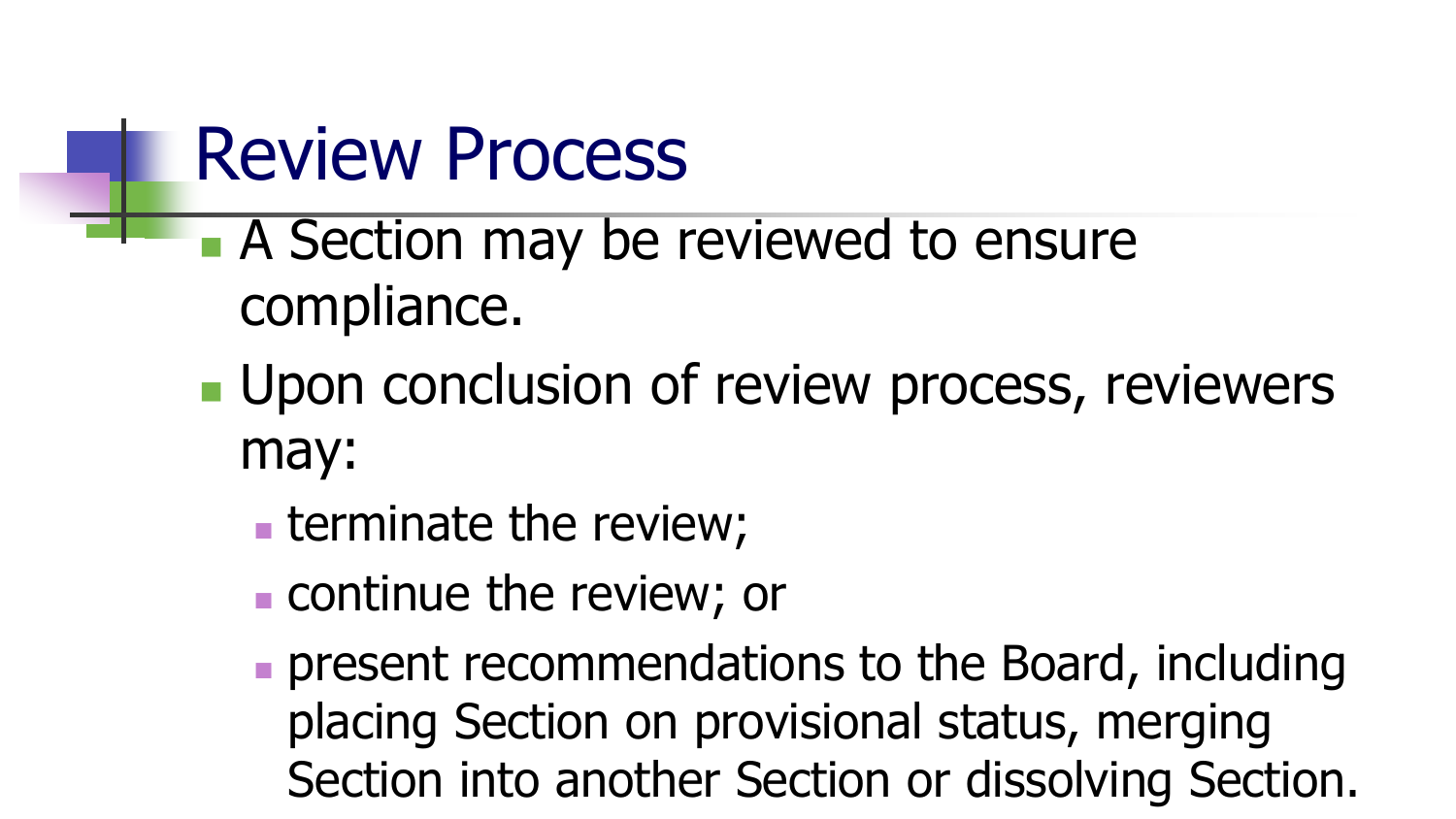## **Dissolution**

- A section may be dissolved for good cause, including:
	- Failure to comply with bylaws, rules or Policy Manual;
	- Failure to cooperate with section review;
	- Significant decline in membership over 3 years;
	- Failure to provide services of value to members; or
	- **Failure to follow financial requirements.**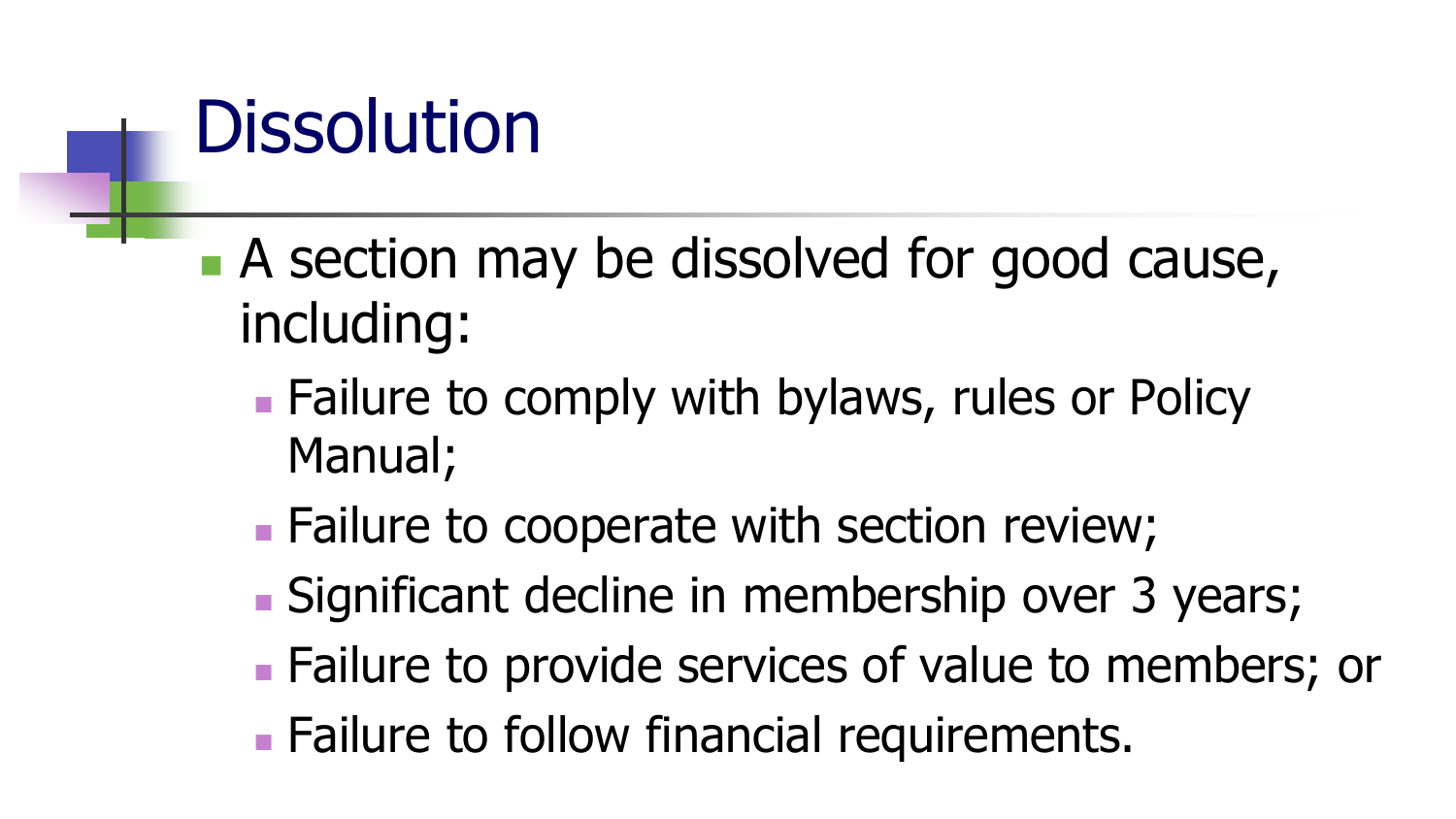## Dissolution – Handling of Funds

- **If dissolution, Section to be consulted to identify** organization who may benefit from donation of funds in accordance with Section's original purposes, or
- **Funds can be transferred to another Section.**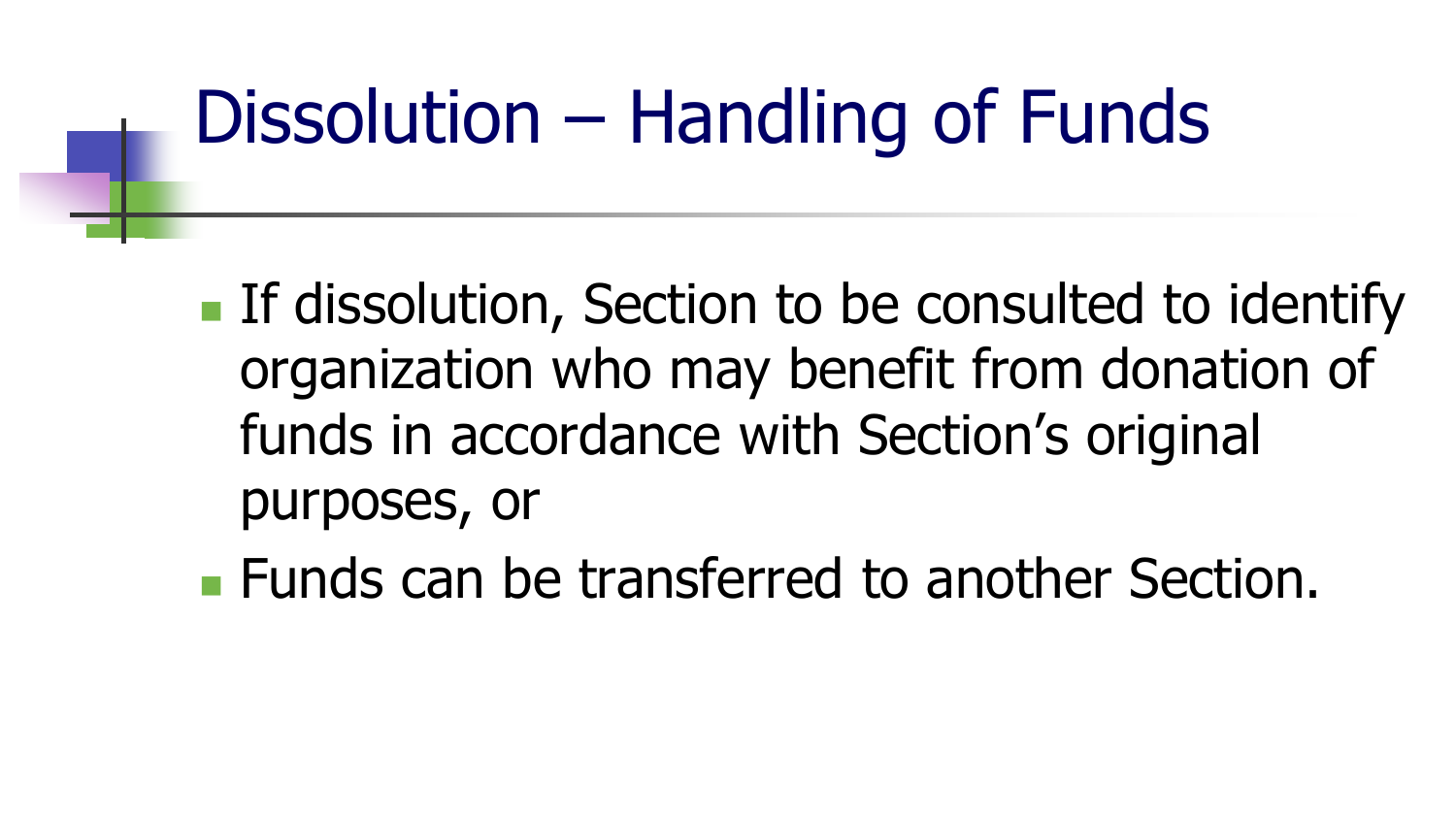## Summary of What is New

- Newsletter was 1, now 2;
- Improvement and clarity regarding financial requirements;
- Kick-off meeting in October;
- **Up-to-date website;**
- **Meeting notices to be sent to State Bar;**
- **Review Process;**
- **What happens when Section is dissolved.**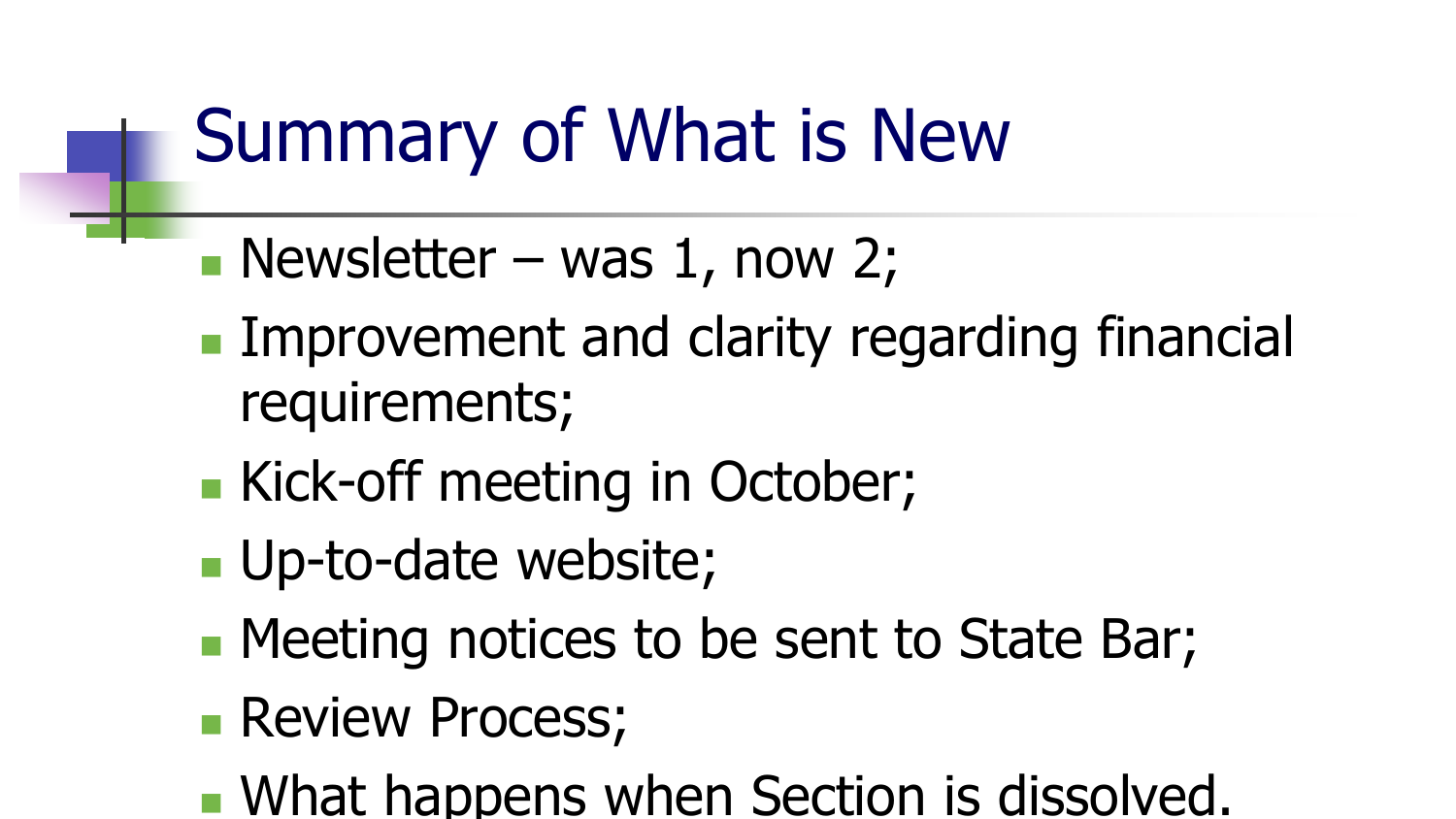## Minimum Standards in a Nutshell

- **Follow Bylaws, Board Policy Manual and other** State Bar overning documents and laws;
- **Publish 2 newsletters annually;**
- **Maintain an up-to-date website;**
- **Hold an annual meeting each year and** elections;
- Conduct organizational meeting by October 1;
- **Provide member benefits;**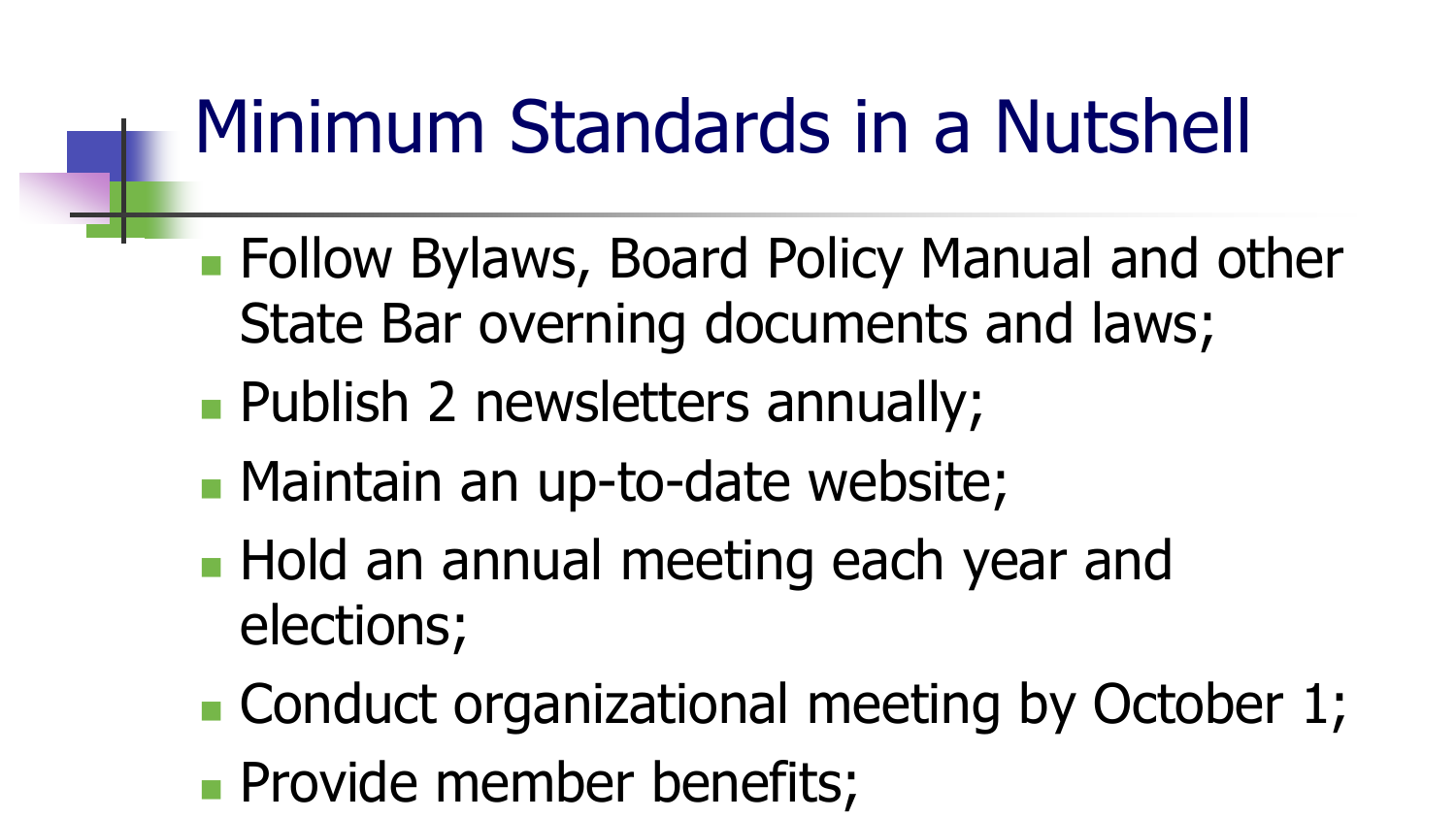## Minimum Standards continued

- **Protect Section's confidential information;**
- **Follow financial requirements;**
- All contracts for goods or services reviewed and executed by State Bar;
- **Follow legislative policy; and**
- Don't advocate on behalf of State Bar unless authorized.